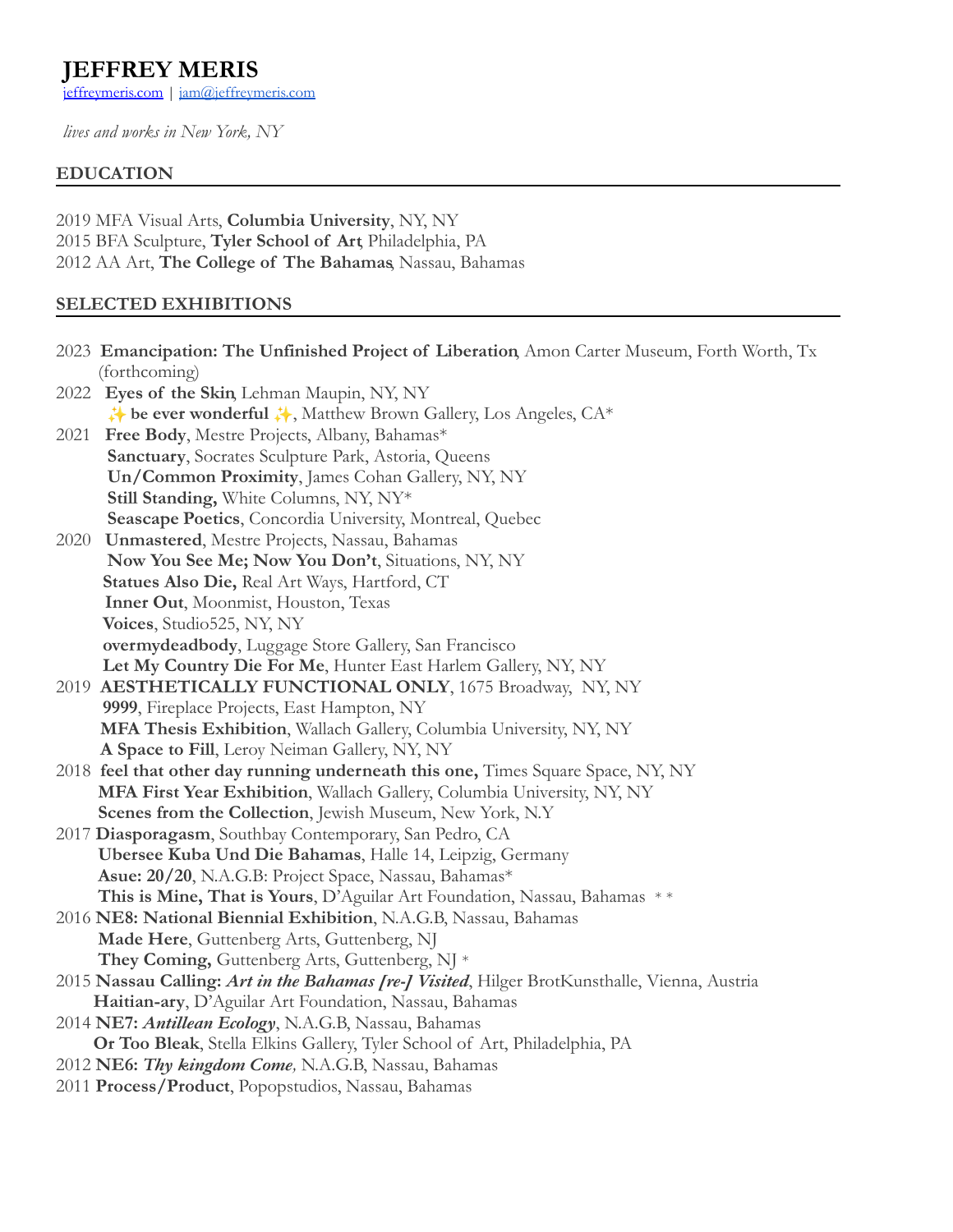(Solo show or project marked by \*) (Two person show marked by \*\*)

#### **RESIDENCIES, GRANTS & AWARDS**

| 2022 Artadia NY Awardee                                        |  |
|----------------------------------------------------------------|--|
| 2021 Sharpe Walentas Studio Fellow                             |  |
| Socrates Sculpture Park Van Lier Fellow                        |  |
| Triangle Arts A.I.R                                            |  |
| Connecticut Arts Fellowship                                    |  |
| 2020 Queer Art Fellow                                          |  |
| Daniel Arsham & Samuel Ross Artist Grant                       |  |
| Foundation for Contemporary Art Grant                          |  |
| Temple University 30 under 30                                  |  |
| <b>NXTHVN</b> Studio Fellow                                    |  |
| 2019 Skowhegan School of Painting and Sculpture                |  |
| Charitable Arts Foundation Grant                               |  |
| 2018 Columbia University D.R.A Shops Fellow                    |  |
| Central Bank of The Bahamas Art Scholarship Winner             |  |
| In-Flux Artist Residency, Jamestown, Ghana                     |  |
| Visual Arts Center of New Jersey Pilot Resident                |  |
| 2017 Lyford Cay Foundation Harry C Moore Art Scholar 2017-2018 |  |
| Columbia University School of the Arts, Dean's Travel Grant    |  |
| Halle 14 Artist in Residence, Leipzig, Germany                 |  |
| 2016 Guttenberg Space and Time Artist In Residence             |  |
| 2015 J Arthur Khuen Kyrk Award                                 |  |
| Sculpture Project Award                                        |  |
| 2014 Charitable Arts Foundation Grant                          |  |
| 2013 Central Bank of The Bahamas Art Competition Winner        |  |
| Charitable Arts Foundation Grant                               |  |
| 2012 Lyford Cay Foundation Harry C Moore Art Scholar 2012-2013 |  |
| 2010 Popopstudios Junior Residency Prize                       |  |

### **PERMANENT COLLECTIONS**

The Central Bank of The Bahamas Permanent Collection Bernard Lumpkin & Carmine Boccuzzi Family Collection The D'Aguilar Art Foundation Dawn Davies Collection

## **ARTIST TALKS & MEDIA PRESENTATIONS**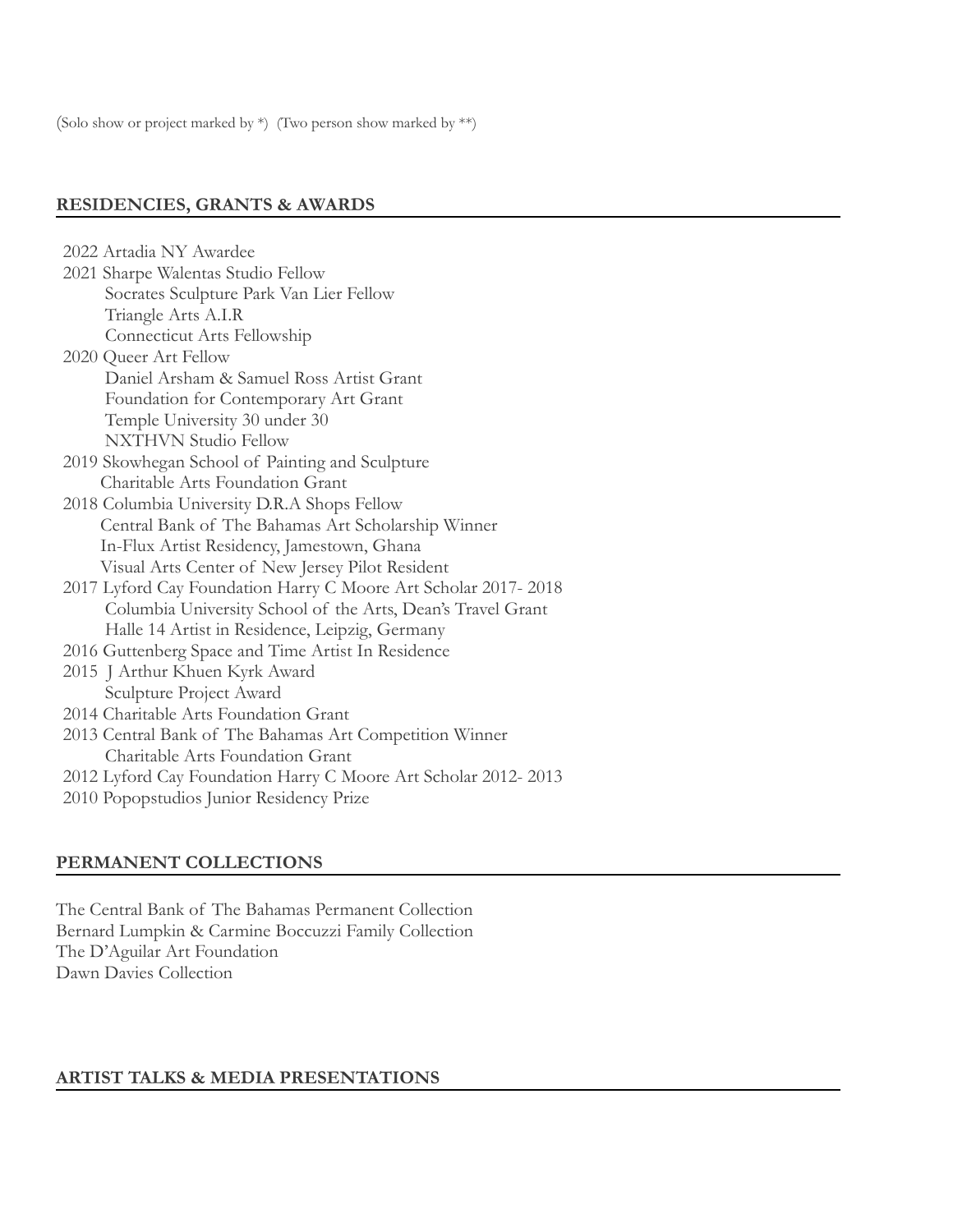2021 **9 Poets moderated by Jeffrey Meris**, White Columns, NY, NY **Artist Talk in Conversation with Titus Kaphar moderated by Matthew Higgs**, White Columns, NY, NY

**Artist talk in Conversation with Matthew Higgs**, White Columns, NY, NY

- 2020 **Pecha Kucha 20/20 Night**, MakeHaven, New Haven, CT **Intro to Figure Drawing**, Rutgers University, New Burnswick, NJ **Sculpture as Praxis**, Columbia University Teachers College, NY, NY **Driftwood Cafe Podcast**, Nassau, Bahamas **overmydeadbody Artist Talk**, Luggage Store Gallery, San Francisco, Ca **Network of Extraordinary Artist ,**Hunter East Harlem, NY, NY
- 2019 **Art Wave**s, WKRC Radio, Morrow, Cecelia, NY, NY
- 2017 **Ubersee Kuba Und Die Bahamas**, **Halle 14,** Leipzig, Germany **NAGB Blank Canvas 96.9 Guardian Radio**, Radio Appearance on NE:8, Nassau Bahamas **University of the Bahamas: ART 108 Bahamian Art History**lectured by Michael Edwards, Artist Talk, Nassau, Bahamas **University of the Bahamas: ENG 108 Bahamian OralTraditions** lectured by Dr. Craig Smith**,**

Artist Talk**,** Nassau, Bahamas

- 2016 **University of the Bahamas**, Visual Arts Department, Visiting Critic, Nassau Bahamas **NAGB Blank Canvas 96.9 Guardian Radio**, Caribbean Linked and Residencies, Nassau Bahamas **Guttenberg Arts**, Artist in Residence, Artist Talk, Guttenberg, NJ
- 2015 **Central Bank of The Bahamas**, Artist Video, Nassau, Bahamas **C.O.B, The College of The Bahamas**, Visiting Artist Talk (Junior Class), Nassau Bahamas **Inside the Inner City with Valentino Scrooge Brown,** 96.9 Guardian Radio, Nassau Bahamas **Rise Bahamas 96.9 Guardian Radio**, Guest Appearance, Nassau Bahamas
- 2014 **N.A.G.B, National Art Gallery of The Bahamas**, Nu Voices, NE7: Antillean Ecology, Visual Arts Panel, Nassau Bahamas

**NAGB Blank Canvas 96.9 Guardian Radio**, P.A.M.M with assistant curator Maria Eleana Oritz, Nassau Bahamas

**NAGB Blank Canvas 96.9 Guardian Radio**, Junkanoo and Bahamian Art with John Cox, Nassau, Bahamas

**TEDx Nassau,** National Art Gallery of The Bahamas [How Two Tea-cups Can Change One](https://www.youtube.com/watch?v=ahIWGc0EQto) [Nation,](https://www.youtube.com/watch?v=ahIWGc0EQto) Public Presentation on *Dis We Tea Party,* N.A.G.B, Nassau Bahamas

2012 **Island Films**, Jackson Burnside III: Native Son, Contributor interviewed by Karen Arthur, Nassau, Bahamas

**ZNS Radio Network**, Junkanoo Talks, Da Road to Bay with One Family, Nassau, Bahamas

# **BIBLIOGRAPHY**

2020 **Wallerpaper Magazine**, Samuel Ross and Daniel Arsham team up to support Black creatives, 22nd June, Smith-Macalister, Tilly

Mixed Media: NAGB Blog, Considering Art in A Time of Crisis, 26<sup>th</sup> May, Willis, Natalie **Other People's Pixel's Blog,** Featured Artist, 22nd April, Yeanpanis, Stacia

**Up and Away: Bahamasair InFlight Magazine**, April 3rd, Our Art Culture Looks Bright, Minnis, Jodi

**NXTHVN** 2020 Fellowship Press Release

Smith & Benjamin's Bahamas Arts + Culture eMagazine, March 13<sup>th</sup>, Bahamian artist curates and Showcases Art in San Francisco, Benjamin-Smith, Dionne

**Smith & Benjamin's Bahamas Arts + Culture eMagazine**, Feb 7<sup>th</sup>, Bahamian artist moving from Strenght to Strenght, Benjamin-Smith, Dionne